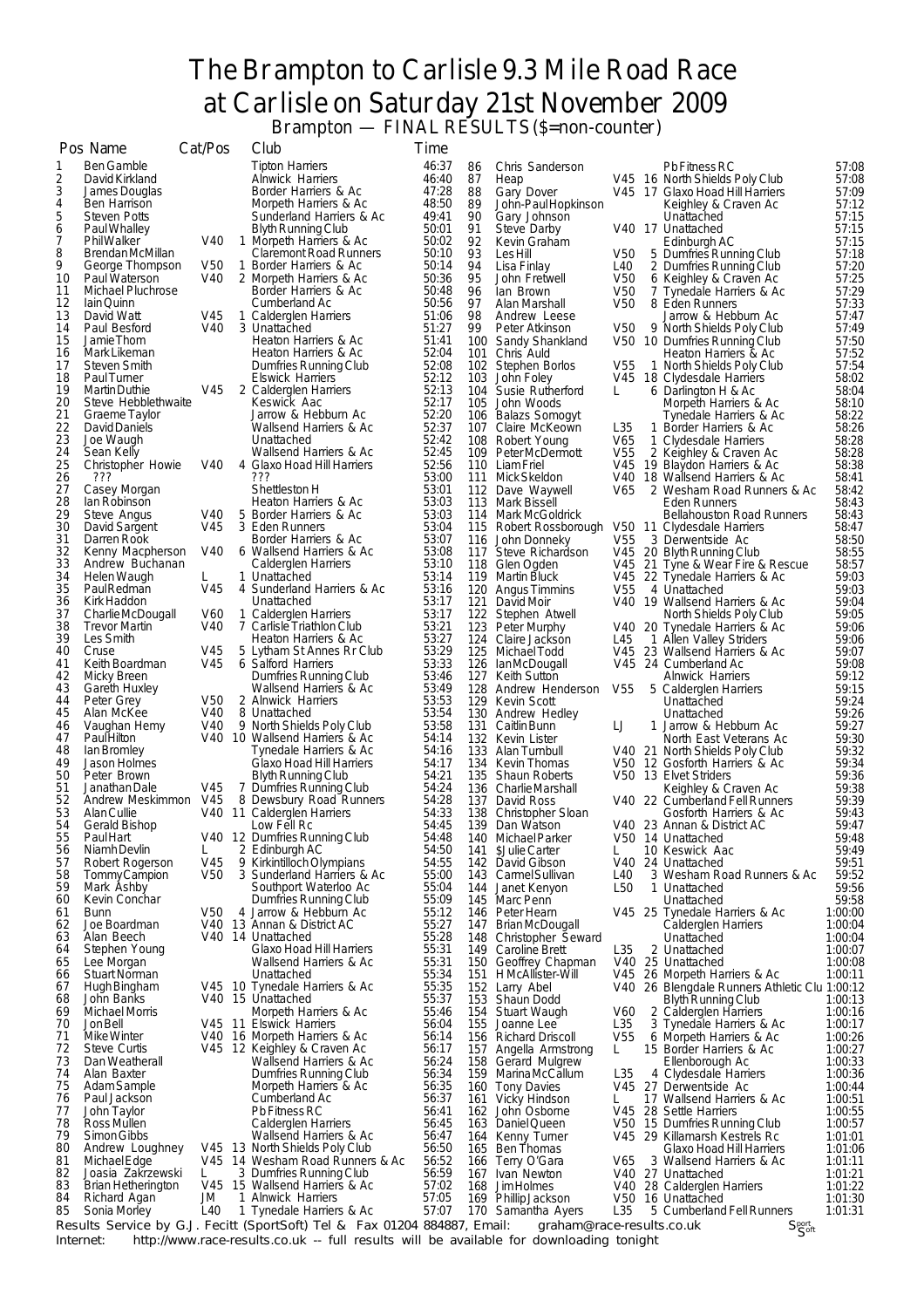171 MichaelaDempsey L40 4 Wesham Road Runners & Ac 1:01:35 178 Simon Robson Morpeth Harriers & Ac 187 Catherine Willis L 24 Wallsend Harriers & Ac<br>188 Christopher Knox V50 20 Unattached Brian Jacobson 212 Jane Briggs L40 6 Morpeth Harriers & Ac 219 Ken Lamb V45 34 Glaxo Hoad Hill Harriers 226 NeilElsender V45 35 Keswick Aac 1:04:12 261 Steven Bond Cosforth Harriers & Ac 1:06:22

172 Haddonmartin North Shields Poly Club 1:01:37 173 Graeme Close V40 29 Unattached 1:01:38 174 Michael Walker V65 4 Gosforth Harriers & Ac 1:01:40<br>175 Stephen Muir V50 17 Blaydon Harriers & Ac 1:01:42<br>176 Peter Richardson V55 7 Sunderland Harriers & Ac 1:01:44 175 Stephen Muir V50 17 Blaydon Harriers & Ac 1:01:42 176 Peter Richardson V55 7 Sunderland Harriers & Ac 1:01:44 177 Gillian Kidd L45 2 Cumberland Ac 1.01.145<br>178 Simon Robson Morpeth Harriers & Ac 1:01:45 179 SimonCann V50 18 Keighley & Craven Ac 1:01:52 180 Peter Garnett V55 8 Border Harriers & Ac 1:01:53 181 Barry Hodgson V55 9 Ellenborough Ac 1:02:02 182 Steve Walker V50 19 Blyth Running Club 1:02:03 183 Charlotte Douglas L 21 Border Harriers & Ac 1:02:03 184 Joanne Brown Later Communication Communication (1:02:04<br>185 Amy Cope L 23 Stone Master Marathoners 1:02:06 185 Amy Cope L 23 Stone Master Marathoners 1:02:06<br>186 Jonathan Brewer Carlisle Triathlon Club 1:02:07 186 Jonathan Brewer Carlisle Triathlon Club 1:02:07<br>187 Catherine Willis L 24 Wallsend Harriers & Ac 1:02:08 188 Christopher Knox V50 20 Unattached 1:02:10 189 Steph Scott L35 7 Tynedale Harriers & Ac 1:02:15<br>190 Glyn Evans V50 21 Blaydon Harriers & Ac 1:02:19 190 Glyn Evans V50 21 Blaydon Harriers & Ac 1:02:19 191 ScottMcEntee Heaton Harriers & Ac 1:02:23 192 James McQuade V45 30 Kirkintilloch Olympians 1:02:30<br>193 Mal Darbyshire V50 22 Blyth Running Club 1:02:30 193 Mal Darbyshire V50 22 BlythRunningClub 1:02:33 194 Helen Lees L35 8 Giffnock Northern 1:02:34 194 Helen Lees L35 8 Giffnock Northern 1:02:34<br>195 Stuart Lightfoot Unattached 1:02:45<br>196 Graham Vickers V50 23 Wesham Road Runners & Ac 1:02:50 196 Graham Vickers V50 23 Wesham Road Runners & Ac 1:02:50 198 Hilary Ross L50 2 Unattached 1:02:56 199 Michael Brown Carlisle Triathlon Club 1:02:57<br>200 Aileen Scott 1:03:50 Cludesdale Harriers 1:03:00 200 Aileen Scott L35 9 Clydesdale Harriers 1:03:00 201 Alan Storey V55 10 Blaydon Harriers & Ac 1:03:02 202 Ronnie Ferguson V45 32 Unattached 1:03:06 203 GerardMullen V50 24 Calderglen Harriers 1:03:07 204 Rachel Chinnery L40 5 Tynedale Harriers & Ac 1:03:11 205 Kathryn Scott L45 3 Clydesdale Harriers 1:03:14 206 WilliamBuchanan V55 11 Calderglen Harriers 1:03:16 207 Gordon Vivers V50 25 Annan & District AC 1:03:18<br>208 Terry McCabe V60 3 Blyth Running Club 1:03:18<br>209 Chris Stone Blyth Running Club 1:03:19 208 Terry McCabe V60 3 Blyth Running Club 1:03:18 209 Chris Stone Blyth Running Club 1:03:19 210 Ian Richardson V60 4 North Shields Poly Club 1:03:19 21:03:21 Andrew Render **1:03:21**<br>22:30 Jane Briggs **LAD 6** Morpeth Harriers & Ac 213 George Russell V40 30 Low Fell Rc 1:03:33 214 John Dawson V45 33 Keswick Aac 1:03:37 215 Sarah Sherratt L35 10 Wesham Road Runners & Ac 1:03:39 216 CraigHarding Eden Runners 1:03:42 217 Jo Gillyon  $\overline{L}$  218 Leanne Heron L 33 Keswick Aac 218 Leanne Heron L 34 Blyth Running Club 21.03.1 Leanne Heron Line Heron Line 1:03:45<br>1:03:45 V45 34 Glaxo Hoad Hill Harriers 1:03:47 220 Annemarie McCaffrey L40 7 Kirkintilloch Olympians 1:03:50 221 Jesse Stephen <sup>2</sup> Unattached 1:03:54<br>222 Claire Bruce 1:40 8 Morpeth Harriers & Ac 1:03:57 222 Claire Bruce L40 8 Morpeth Harriers & Ac 1:03:57 223 Andy Fowler PbFitnessRC 1:04:01 224 David Herbertson Calderglen Harriers 1:04:05 225 Edward Baty V55 12 Heaton Harriers & Ac 1:04:07 227 Martin King Clydesdale Harriers 1:04:15 228 Graham Lindsay V45 36 Calderglen Harriers 1:04:22 229 StephenMohan V45 37 Dumfries Running Club 1:04:24 230 Andrew Stansfield V45 38 Penny Lane Striders 1:04:25 229 Stephen Mohan V45 37 Dumfries Running Club 1:04:24<br>230 Andrew Stansfield V45 38 Penny Lane Striders 1:04:25<br>231 Trevor Atkinson V50 26 Unattached 1:04:28<br>232 Alyson West L40 9 Sunderland Harriers & Ac 1:04:31 232 Alyson West L40 9 Sunderland Harriers & Ac 1:04:31 233 Hugh Watson V60 5 Clydesdale Harriers 1:04:32 234 Susanne Hunter L40 10 Blyth Running Club 1:04:38 235 Ian Singer Blyth Running Club 1:04:39 236 JulianBolam V40 31 Alnwick Harriers 1:04:42 237 FionaMcCue L40 11 Clydesdale Harriers 1:04:45 237 Siona McCue 11 - 11 Clydesdale Harriers 1:04:45<br>238 Sian Finlay 12 Dumfries Running Club 1:04:49 238 Graeme Stewart L40 12 Dumfries Running Club 1:04:49<br>239 Graeme Stewart L40 12 Dumfries Running Club 1:04:50 240 Frances Maxwell L45 4 Calderglen Harriers 1:04:51 241 David Breen V55 13 Dumfries Running Club 1:04:58 242 David Wardrope Calderglen Harriers 1:05:00 243 NigelWood V45 39 Unattached 1:05:02 244 ThomasMcChord V50 27 KirkintillochOlympians 1:05:07 245 Mark Cooper V40 32 Alnwick Harriers 1:05:12 246 MarieMcChord L50 3 KirkintillochOlympians 1:05:14 247 Chris Leahy **Unattached** 1:05:18 248 Andrew Reid Unattached 1:05:20 249 Anna Oswald LJ 2 Gateshead Harriers & Ac 1:05:28 250 KimBluck L40 13 Tynedale Harriers & Ac 1:05:32 251 Chris Fahey Unattached 1:05:33 252 ( No. 644 ) L 45 Allen Valley Striders 1:05:36<br>253 Paul Wilson V40 33 Ellenborough Ac 1:05:51 33 Ellenborough Ac 254 Coln Banks Calderglen Harriers 1:05:54 255 David Roberts V45 40 BlythRunningClub 1:05:55 256 ??? ??? 1:06:00 257 ErrickHannah V50 28 Cumberland Ac 1:06:07 258 David Bradley V55 14 BlythRunningClub 1:06:12 259 Kerry Bentham L 46 Wallsend Harriers & Ac 1:06:16 260 Catherine Young L50 4 Blyth Running Club 1:06:20

302 Gordon Gemmell V45 47<br>303 Yasmin Chaudhri LJ 3

262 Dave Johnson V50 29 North Shields Poly Club 1:06:23<br>263 Dave Cox V60 6 Blyth Running Club 1:06:25<br>264 Vanessa Stricklamnd L35 11 Unattached 1:06:28 263 Dave Cox V60 6 BlythRunningClub 1:06:25 264 Vanessa Stricklamnd L35 11 Unattached 264 Vanessa Stricklamnd L35 11 Unattached 1:06:28<br>
265 ColinMcEntee V55 15 Heaton Harriers & Ac 1:06:29<br>
266 John Bamforth V45 41 Unattached 1:06:30<br>
267 Ann Stewart L45 5 Bromsgrove & Redditch 1:06:36 266 John Bamforth V45 41 Unattached 1:06:30 267 Ann Stewart L45 5 Bromsgrove & Redditch 1:06:36 268 Andrew Squires V45 42 Alnwick Harriers 1:06:37 268 Andrew Squires 2015 12 Alnwick Harriers 1:06:37<br>269 PamelaPaxton 25 12 Teviotdale Harriers 1:06:37 270 Allan Manson Dumfries Running Club 1:06:44 271 John Ross V50 30 Wallsend Harriers & Ac 1:06:49 272 Andy Letheren V45 43 Trail Runners 1:06:50 273 StephanieBingham L40 14 Tynedale Harriers & Ac 1:06:52 274 Shaun Harris Heaton Harriers & Ac 1:07:00 275 FrankSkachill V50 31 Dumfries Running Club 1:07:03 276 David Ford V55 16 Tynedale Harriers & Ac 1:07:05 277 Peterbramham V60 7 Keighley & Craven Ac 278 Tony Lewis Morpeth Harriers & Ac 1:07:09 279 John Evans V40 34 Unattached 1:07:13 280 NormanClarke V55 17 Morpeth Harriers & Ac 1:07:15 281 Sarah Lemon L 52 Heaton Harriers & Ac 1:07:23 282 Anna Seeley L 53 Durham City Harriers 1:07:24<br>
283 Ian Corner V40 35 Morneth Harriers & Ac 1:07:32 283 Ian Corner V40 35 Morpeth Harriers & Ac 1:07:32 284 RosO'Sullivan L45 6 KirkintillochOlympians 1:07:34 285 Jane Greening L35 13 Tynedale Harriers & Ac 1:07:39 286 MikeLiddle Unattached 1:07:40 287 RonnieHeslop V60 8 Blaydon Harriers & Ac 1:07:41 288 John McBride V50 32 Calderglen Harriers 1:07:45 289 Gary Dixon CarlisleTriathlon Club 1:07:55 290 JulianCoulthard V50 33 Border Harriers & Ac 1:07:58 291 Vicky Hart L 56 Dumfries Running Club 1:08:06<br>292 Damela Woodcock L55 1 Morneth Harriers & Ac 1:08:08 292 PamelaWoodcock L55 1 Morpeth Harriers & Ac 1:08:08 293 DavidEllis V45 44 Sunderland Harriers & Ac 1:08:10 294 DavidMitchell V60 9 Clydesdale Harriers 1:08:11 295 SueRamage L55 2 Unattached 1:08:16 296 Kath Hoyer L45 7 Wesham Road Runners & Ac 1:08:19 297 John Lewis V45 45 Unattached 1:08:21 298 Frank Moger Cumberland Fell Runners 1:08:21 299 Albert Douglas V55 18 Eden Runners 1:08:23 1.00 5 Dumfries Running Club 1.08:30<br>1.08:30 V45 46 Unattached 1:08:31 301 Steffen Haugk V45 46 Unattached 1:08:31<br>302 Gordon Gemmell V45 47 Unattached 1:08:34 303 Yasmin Chaudhri LJ 3 Border Harriers & Ac 1:08:36 304 James Grierson V50 34 Dumfries Running Club 1:08:39 305 Louise Griffin L40 15 Tynedale Harriers & Ac 1:08:41 306 Chrystal Skeldon L40 16 Wallsend Harriers & Ac 1:08:43 306 Chrystal Skeldon L40 16 Wallsend Harriers & Ac 1:08:43<br>307 IanWilkinson L40 16 Wallsend Harriers & Ac 1:08:49 308 Stephen Sewell Unattached 1:08:49 309 TonyMinikin V65 5 Keighley & Craven Ac 1:08:50 310 MikeTrant V55 19 Dumfries Running Club 1:08:59 311 MarianMcPhail L55 3 Dumfries Running Club 1:09:00 312 Ali Wilson L 65 CarlisleTriathlon Club 1:09:02 313 RalphDickinson V55 20 BlythRunningClub 1:09:09 314 David Watson V40 36 Morpeth Harriers & Ac 1:09:11 315 Carrington L40 17 Settle Harriers 1:09:12 316 Christine Duncanson L 67 Clydesdale Harriers 1:09:14 317 Rachael Robson L 68 Unattached 1:09:14 318 Adrian Newnham CarlisleTriathlon Club 1:09:17 319 NeilWilkinson North Shields Poly Club 1:09:18 320 RobertWilson V50 35 Dumfries Running Club 1:09:22 Barning Ramme 322 Aynsley Herron V45 48 Blyth Running Club 1:09:25 323 Helen Young L 69 WigtonRR 1:09:27 324 PatrickThomas V60 10 Glaxo Hoad Hill Harriers 1:09:30 325 WilliamRogers V45 49 Border Harriers & Ac 1:09:36 326 Simon Barton Glaxo Hoad Hill Harriers 1:09:36 327 Lisa Sutton L 70 Alnwick Harriers 1:09:51 328 Ada Stewart L45 8 KirkintillochOlympians 1:09:57 329 Anne Downie L45 9 Keswick Aac 1:09:59 330 SamanthaFinn L 73 Allen Valley Striders 1:09:59 331 Tony Clarke V55 21 Glaxo Hoad Hill Harriers 1:10:00 332 Yvonne Green L45 10 Clydesdale Harriers 1:10:04 333 PeteMajer Unattached 1:10:05 334 John Oswald V55 22 Heaton Harriers & Ac 1:10:21 23 Dumfries Running Club 1:10:24 336 ToniChaplin-Armer L45 11 Quakers Running Club 1:10:29 337 Andrea Clarke L40 18 Pb Fitness RC 1:10:32 338 Watson Jones V65 6 Clydesdale Harriers 1:10:36 339 Janet Oliver L50 6 Tynedale Harriers & Ac 1:10:37 340 Jason Atherton Morpeth Harriers & Ac 1:10:44 341 RonaldCairns V45 50 Saltwell 1:10:46 342 Wendy Wharton L45 12 Unattached 1:10:51<br>343 Frank Strand V65 7 South Shields Harriers & Ac 1:10:53 South Shields Harriers & Ac 1:10:53<br>Calderglen Harriers 1:10:58 344 Graham Ramage Calderglen Harriers 345 Thomas Baxter V65 8 Cumberland Fell Runners 1:10:59 346 Barrie Evans V60 11 Elvet Striders 1:11:03 347 Richard Eastoe V55 24 Blengdale Runners Athletic Clu 1:11:12 348 Steve Long V50 36 Elswick Harriers 1:11:15 349 Lee Barlow Wesham Road Runners & Ac 1:11:20 350 JohnMallon V50 37 BlythRunningClub 1:11:23 351 Phil Owen V40 38 Elvet Striders 1:11:26 352 Cath Burrus L40 19 Keswick Aac 1:11:29

Results Service by G.J. Fecitt (SportSoft) Tel & Fax 01204 884887, Email: graham@race-results.co.uk<br>Internet: http://www.race-results.co.uk -- full results will be available for downloading tonight http://www.race-results.co.uk -- full results will be available for downloading tonight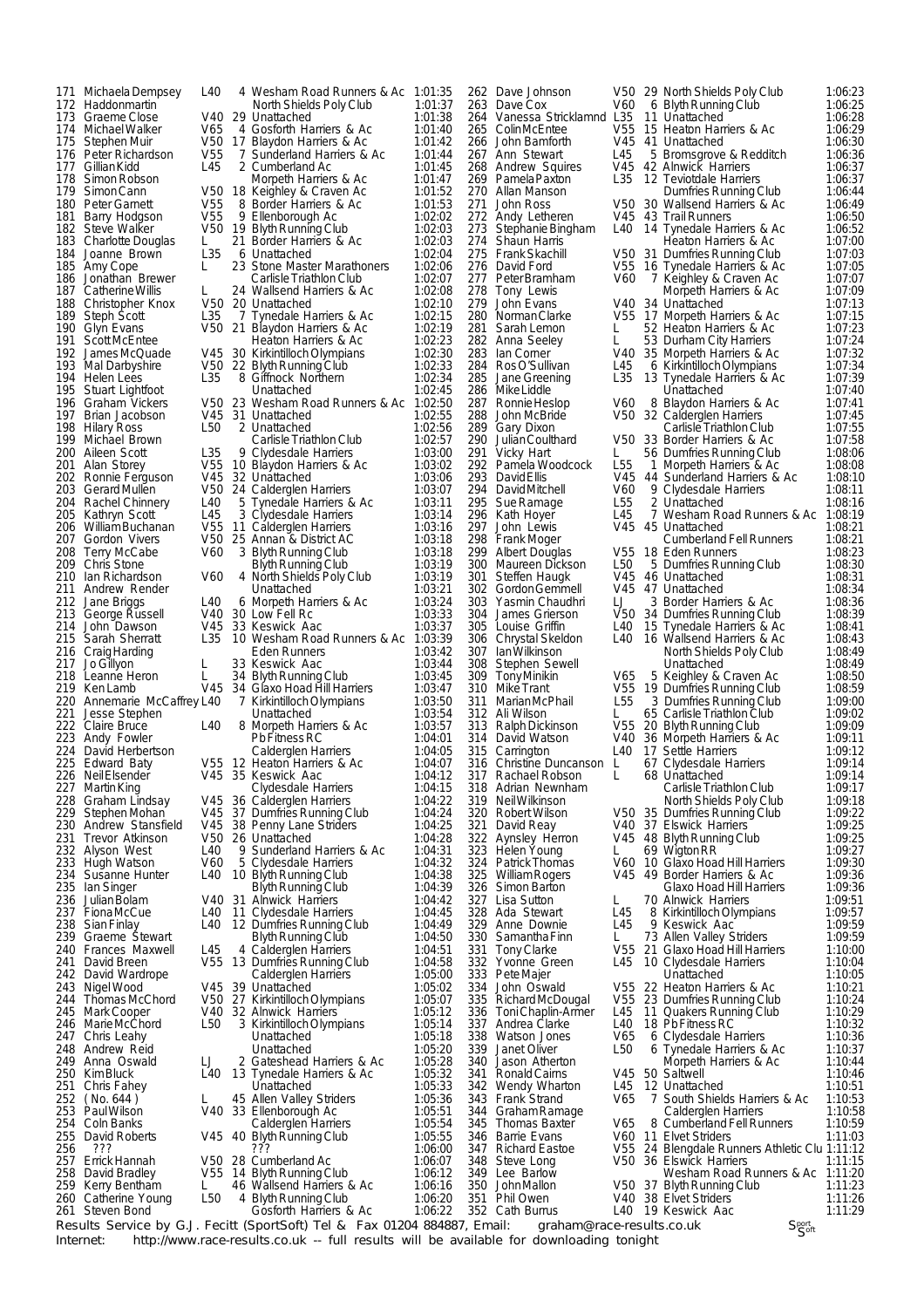|     | 353 Anna Pethybridge   | L               | 80 Elvet Striders                        | 1:11:29 |     | 414 Dianne Halliday                      | L45             | 19 Unattached                 | 1:17:24 |
|-----|------------------------|-----------------|------------------------------------------|---------|-----|------------------------------------------|-----------------|-------------------------------|---------|
|     |                        | L35             |                                          | 1:11:29 |     | 415 Heather Barras                       | L               |                               | 1:17:47 |
|     | 354 Kathryn Robertson  |                 | 14 Wallsend Harriers & Ac                |         |     |                                          |                 | 109 Blyth Running Club        |         |
|     | 355 Caroline Hasson    | L               | 82 Wallsend Harriers & Ac                | 1:11:46 |     | 416 David Spicer                         | V65             | 9 Northern Veterans Ac        | 1:17:52 |
|     | 356 Catherne Colam     | L60             | 1 Keswick Aac                            | 1:11:51 | 417 | <b>Alison Cutts</b>                      | L45             | 20 Keswick Aac                | 1:18:15 |
| 357 | Christopher Hedley     | V50             | 38 Elvet Striders                        | 1:11:55 | 418 | Christine Reay                           | L <sub>55</sub> | 6 Unattached                  | 1:18:18 |
|     | 358 Mary Goldsmith     | L <sub>50</sub> | 7 Calderglen Harriers                    | 1:11:56 | 419 | Ray Austin                               | V <sub>55</sub> | 29 Unattached                 | 1:18:22 |
|     | 359 Greg Kelly         | V45             | 51 North Shields Poly Club               | 1:12:04 | 420 | Karl Fursey                              |                 | <b>Black Combe</b>            | 1:18:37 |
|     | 360 Kevin Kendal       |                 | Howgill Harriers                         | 1:12:08 | 421 | Anthony Hall                             |                 | V45 59 Unattached             | 1:18:50 |
|     |                        |                 |                                          |         |     |                                          |                 |                               |         |
| 361 | Jim Welsh              |                 | V45 52 Cumberland Ac                     | 1:12:10 | 422 | Marie Rippon                             | L45             | 21 Clydesdale Harriers        | 1:18:52 |
|     | 362 Alison Crooks      | L35             | 15 Calderglen Harriers                   | 1:12:10 | 423 | Lyn Boyle                                | L <sub>55</sub> | 7 Ryton Tri                   | 1:19:37 |
| 363 | James Sproat           | V50             | 39 Unattached                            | 1:12:12 | 424 | Stephen Watson                           |                 | V65 10 Cumberland Ac          | 1:19:56 |
| 364 | Margaret Hawley        | L <sub>50</sub> | 8 Cumberland Ac                          | 1:12:22 | 425 | Stephen Halliday                         |                 | V50 45 Unattached             | 1:20:01 |
| 365 | Tara Florance          | L40             | 20 Pb Fitness RC                         | 1:12:23 | 426 | <b>Russell Couper</b>                    |                 | V40 41 Calderglen Harriers    | 1:20:10 |
|     | 366 Andy Reid          | V <sub>50</sub> | 40 Ellenborough Ac                       | 1:12:26 | 427 | Lucy Cowton                              |                 | L40 24 Unattached             | 1:20:19 |
| 367 | Diane Gallimore        | L45             | 13 Border Harriers & Ac                  | 1:12:28 | 428 | Irene Ewart                              | L               | 115 Gosforth Harriers & Ac    | 1:21:13 |
| 368 | Pamela Parker          | L40             | 21 Kirklington Olympians                 | 1:12:31 |     | 429 Holly Jackson                        | L               |                               | 1:21:48 |
|     |                        |                 |                                          |         |     |                                          |                 | 116 North Shields Poly Club   |         |
|     | 369 Philip Hawley      | V55             | 25 Cumberland Ac                         | 1:12:32 |     | 430 Barry Vernon                         |                 | V40 42 Run Britain            | 1:21:50 |
| 370 | James Johnstone        | V55             | 26 Keswick Aac                           | 1:12:33 | 431 | <b>Richard Shillinglaw</b>               |                 | Blyth Running Club            | 1:21:53 |
| 371 | ?Joanna SecularHall    | L               | 90 Unattached                            | 1:12:37 | 432 | ?Joanna SecularHall                      | L               | 117 Unattached                | 1:22:03 |
| 372 | Craig Parkinson        | V45             | 53 Unattached                            | 1:12:39 | 433 | Abbie Young                              | L               | 118 Glaxo Hoad Hill Harriers  | 1:22:11 |
| 373 | Carl Graham            | V70             | 1 Unattached                             | 1:12:40 | 434 | Emma Routledge                           |                 | L40 25 Unattached             | 1:22:14 |
| 374 | Lisa Williams          | L <sub>35</sub> | 16 Alnwick Harriers                      | 1:12:42 | 435 | Steven Rutherford                        |                 | Tynedale Harriers & Ac        | 1:22:50 |
|     | 375 Greg Lambert       |                 | V55 27 Lancaster & Morecambe Ac          | 1:12:49 |     | 436 Kate Todhunter                       | L               | 120 Unattached                | 1:23:02 |
| 376 | Susan Bolam            | L45             | 14 Alnwick Harriers                      | 1:12:50 | 437 |                                          | L               | 121 Unattached                | 1:23:41 |
|     |                        |                 |                                          |         |     | Jacqueline Otieno                        |                 |                               |         |
| 377 | Louise Vickers         | L35             | 17 North Shields Poly Club               | 1:12:56 |     | 438 Dogmar Winter                        |                 | V45 60 Tynedale Harriers & Ac | 1:23:51 |
| 378 | David Dickson          | V40             | 39 Calderglen Harriers                   | 1:12:57 |     | 439 KeithMillican                        | V <sub>55</sub> | 30 Border Harriers & Ac       | 1:24:46 |
| 379 | Stephen Reynolds       | V45             | 54 Unattached                            | 1:13:00 | 440 | <b>Stuart Bruce</b>                      |                 | V40 43 Morpeth Harriers & Ac  | 1:24:49 |
| 380 | Chris Renton           | V45             | 55 Fetch Everyone RC                     | 1:13:12 | 441 | Eileen Armstrong                         | L70             | 1 Tynedale Harriers & Ac      | 1:24:53 |
| 381 | Donald Anson           | V60             | 12 Dumfries Running Club                 | 1:13:12 |     | 442 Louise Douglas                       | L               | 123 Blyth Running Club        | 1:25:04 |
|     | 382 Mark Britton       | V45             | 56 Border Harriers & Ac                  | 1:13:22 | 443 | Sharon Richardson                        | L45             | 22 Blyth Running Club         | 1:25:04 |
| 383 | John McGlynn           | V55             | 28 Unattached                            | 1:13:22 | 444 | John Jackson                             | V65             | 11 Elswick Harriers           | 1:25:13 |
|     | 384 Den Bos Clare Van  | L35             | 18 Fetch Everyone RC                     | 1:13:24 | 445 | Stephen McKee                            |                 | V45 61 Unattached             | 1:25:23 |
|     |                        |                 |                                          |         |     |                                          |                 |                               |         |
|     | 385 Gay Eastoe         | L <sub>55</sub> | 4 Blengdale Runners Athletic Clu 1:13:33 |         | 446 | Evelyn McKee                             | L40             | 26 Unattached                 | 1:25:23 |
| 386 | Jill Atherton          | L <sub>35</sub> | 19 Morpeth Harriers & Ac                 | 1:13:38 |     | 447 Christopher Vever                    |                 | Unattached                    | 1:25:27 |
|     | 387 Sue Smith          | L <sub>40</sub> | 22 Morpeth Harriers & Ac                 | 1:13:38 |     | 448 Gail Oliver                          | L40             | 27 Unattached                 | 1:25:48 |
|     | 388 PaulaNeill         | L45             | 15 Dumfries Running Club                 | 1:13:41 |     | 449 Diane Forrester                      | L <sub>35</sub> | 21 Unattached                 | 1:26:02 |
| 389 | David Coates           | V45             | 57 Unattached                            | 1:13:43 |     | 450 Graham IsonJacques V50 46 Unattached |                 |                               | 1:26:18 |
|     | 390 Paul Doree         | V60             | 13 Unattached                            | 1:13:47 | 451 | lanCampbell                              |                 | V50 47 Unattached             | 1:26:19 |
| 391 | Alexander McDonald V60 |                 | 14 Clydesdale Harriers                   | 1:13:59 | 452 | Geoff Harrington                         |                 | V60 16 Cumberland Ac          | 1:26:28 |
| 392 | Sarah Chaudhri         | L45             | 16 Cumberland Ac                         | 1:14:15 | 453 |                                          | L <sub>35</sub> |                               | 1:26:43 |
|     | 393 Graham Banks       | V50             |                                          | 1:14:15 | 454 | Joanne Straughan                         | L <sub>50</sub> | 22 Blyth Running Club         |         |
|     |                        |                 | 41 Cumberland Ac                         |         |     | Rose Todhunter                           |                 | 10 Allen Valley Striders      | 1:26:54 |
| 394 | Caroline Whittle       | L45             | 17 Glaxo Hoad Hill Harriers              | 1:14:23 | 455 | Alison Lowes                             | L               | 130 Blyth Running Club        | 1:27:16 |
| 395 | Trish Kay              | L45             | 18 Newton Aycliffe Ac                    | 1:14:32 | 456 | Christine Farnsworth L55                 |                 | 8 Elvet Striders              | 1:27:45 |
|     | 396 Elisabeth Smart    | L <sub>50</sub> | 9 Dumfries Running Club                  | 1:14:35 | 457 | Sue Long                                 | L50             | 11 Unattached                 | 1:27:53 |
|     | 397 Alex Reed          | L35             | 20 Alnwick Harriers                      | 1:14:38 |     | 458 Colin Gray                           |                 | V40 44 Clydesdale Harriers    | 1:27:59 |
| 398 | Karen Oliphant         | L40             | 23 Unattached                            | 1:14:46 |     | 459 Lesley Foster                        | L40             | 28 Sunderland Strollers       | 1:28:07 |
|     | 399 Graeme McKenzie    |                 | Unattached                               | 1:14:57 |     | 460 Alison Little                        | L               | 134 Unattached                | 1:28:24 |
|     | 400 Chas Steven        |                 | V45 58 Calderglen Harriers               | 1:15:03 | 461 | Judith Heron                             |                 | L40 29 Unattached             | 1:28:24 |
| 401 | Ian Postlethwaite      |                 |                                          | 1:15:05 | 462 |                                          | V40             |                               | 1:28:30 |
|     |                        |                 | V50 42 Unattached                        |         |     | Clive Golledge                           |                 | 45 Crook & Dist Sports Ac     |         |
|     | 402 Susan Weeden       | L <sub>55</sub> | 5 Keighley & Craven Ac                   | 1:15:19 | 463 | David Handyside                          |                 | Unattached                    | 1:29:24 |
|     | 403 Graeme Crooks      |                 | Calderglen Harriers                      | 1:15:43 | 464 | Pamela Leverton                          | L65             | 1 Glaxo Hoad Hill Harriers    | 1:31:55 |
| 404 | Stephen Braithwaite    |                 | Unattached                               | 1:15:45 | 465 | <b>Susan Park</b>                        | L <sub>35</sub> | 23 Glaxo Hoad Hill Harriers   | 1:31:55 |
|     | 405 Terry Hart         |                 | V60 15 Blyth Running Club                | 1:16:02 | 466 | Laurence Pearson                         | V65             | 12 Clydesdale Harriers        | 1:32:46 |
|     | 406 David Jamieson     |                 | Unattached                               | 1:16:08 | 467 | Tanya Brown                              | L40             | 30 Unattached                 | 1:34:33 |
| 407 | Andy Sweetman          |                 | V40 40 Unattached                        | 1:16:09 |     | 468 Annelise Pederson                    | L <sub>35</sub> | 24 Unattached                 | 1:34:44 |
|     | 408 Peter Hearty       |                 | Unattached                               | 1:16:10 |     | 469 Craig Kelly                          |                 | Unattached                    | 1:38:11 |
|     | 409 Phillipa Baxter    | L               |                                          | 1:16:21 |     | 470 Helen Pedley                         | L40             | 31 Unattached                 | 1:43:41 |
|     |                        |                 | 106 Blyth Running Club                   |         |     |                                          |                 |                               |         |
|     | 410 John Davidson      |                 | V50 43 Tynedale Harriers & Ac            | 1:16:26 | 471 | Paula Morgan                             |                 | L45 23 Unattached             | 1:43:42 |
|     | 411 Ian McKenzie       |                 | Calderglen Harriers                      | 1:16:42 |     | 472 Mel Warwick                          | L.              | 142 Unattached                | 1:44:47 |
|     | 412 Frances Wilde      | L               | 107 Alnwick Harriers                     | 1:16:47 |     | 473 Susan Graham                         | L50             | 12 Dumfries Running Club      | 1:45:46 |
|     | 413 Chris Rvan         |                 | V50 44 Clydesdale Harriers               | 1:16:50 |     | 474 Susan Mitton                         | L40             | 32 Unattached                 | 1:47:43 |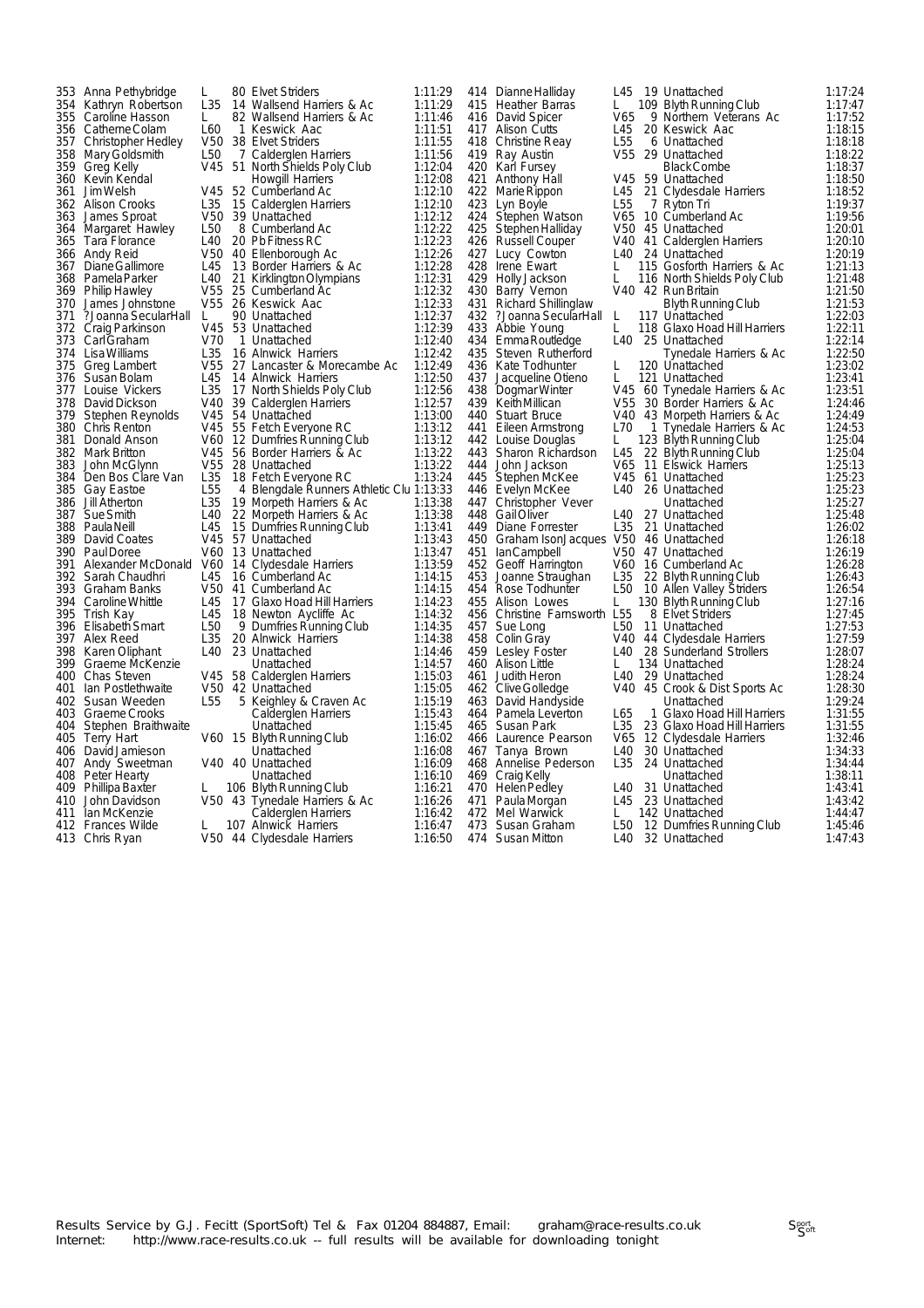## Brampton - Men — TEAM RESULTS NOTE: Unattached and non-counters are DELETED before teams are calculated

- 2 Border Harriers & Ac 23 3 James Douglas 9 George Thompson 11 Michael Pluchrose 3 Heaton Harriers & Ac 54 — 14 Jamie Thom 15 Mark Likeman 25 Ian Robinson 4 Calderglen Harriers 61 — 13 David Watt 18 Martin Duthie 30 Andrew Buchanan<br>
5 Wallsend Harriers & Ac 37 — 21 David Daniels 22 Sean Kelly 29 Kenny Macpherson<br>
6 Sunderland Harriers & Ac 37 — 5 Steven Potts 31 Paul Redman 5 Wallsend Harriers & Ac 72 — 21 David Daniels 22 Sean Kelly<br>
22 Sean Kelly 20 Steven Potts 21 Paul Redman<br>
21 Paul Redman 6 Sunderland Harriers & Ac  $87 - 5$  Steven Potts 31 Paul Redman 7 Dumfries Running Club<br>
8 Alnwick Harriers 114 - 2 David Kirkland 39 Peter Grey<br>
9 Glaxo Hoad Hill Harriers 122 - 23 Christopher Howie 31 Jason Holme 7 Dumfries Running Club 98 — 16 Steven Smith 37 Micky Breen 45 Janathan Dale 8 Alnwick Harriers 114 — 2 David Kirkland 139 Peter Grey 13 Richard Agan 9 Glaxo Harriers 2008 Minimus College and the Christopher Howing College and the Christopher Howing Class of Christopher Howing 122 - 23 Christopher Howie 43 Jason Holmes 56 Stephen Young<br>10 Blyth Running Club 150 - 6 Paul 11 Jarrow & Hebburn Ac 157 — 20 Graeme Taylor 54 Bunn 83 Andrew Leese 12 Tynedale Harriers & Ac 181 — 42 Ian Bromley 58 Hugh Bingham 81 Ian Brown 11 Jarrow & Hebburn Accessor Contract and the Contract of the Same Taylor and the Same Taylor and the Same Taylor and the Same Taylor and the Same Taylor and the Same Taylor and the Same Taylor and the Same Taylor and the 14 Cumberland Ac 185 — 185 — 12 Iain Quinn 66 Paul Jackson 107 Ian McDougall 15 Eden Runners 205 — 27 David Sargent 82 Alan Marshall 96 Mark Bissell 16 Keighley & Craven Ac 219 — 62 Steve Curtis 77 John-Paul Hopkinson 80 John Fretwell 17 Clydesdale Harriers 277 — 88 John Foley 91 Robert Young 98 Robert Rossborough 18 Elswick Harriers 290 — 17 Paul Turner 60 Jon Bell 213 David Reay 19 Nellington Clydesde Harriers<br>
19 Clydesdae Harriers<br>
19 Pb Fitness RC 301 — 67 John Taylor 74 Chris Sanderson 160 Andy Fowler<br>
19 Pb Fitness RC 313 — 71 Michael Edge 74 Chris Sanderson 160 Andy Fowler<br>
20 Wesham Road Ru 20 Wesham Road Runners & Ac 313 — 71 Michael Edge 95 Dave Waywell 147 Graham Vickers 21 Carlisle Triathlon Club 3.1.2 <br>21 Carlisle Triathlon Club 323 — 33 Trevor Martin 142 Jonathan Brewer 148 Michael Brown<br>22 Annan & District AC 324 — 55 Joe Boardman 117 Dan Watson 152 Gordon Vivers 22 Annan & District AC 324 — 55 Joe Boardman 117 Dan Watson 152 Gordon Viversity 117 Dan Watson 152 Gordon Viver<br>23 Keswick Aac 339 — 19 Steve Hebblethwaite 157 John Dawson 163 Neil Elsender 24 Gosforth Harriers & Ac 362 -112 Kevin Thomas 116 Christopher Sloan 134 Michael Walker 25 Kirkintilloch Olympians 369 — 50 Robert Rogerson 145 James McQuade 174 Thomas McChord
- 
- 
- 28 Cumberland Baxter<br>Ellenborough Ac<br>Cumberland Fell Runners
- 

1 Morpeth Harriers & Ac 21 — 4 Ben Harrison and 7 Phil Walker 10 Paul Waterson<br>
2 Border Harriers & Ac 23 — 3 James Douglas 9 George Thompson 11 Michael Pluchron<br>
3 Heaton Harriers & Ac 54 — 14 Jamie Thom 15 Mark Likeman 2  $150 - 6$  Paul Whalley  $157 - 20$  Graeme Taylor  $54$ <br> $181 - 42$  lan Bromley  $58$ 239 — 19 Steve Hebblethwaite 157 John Dawson 163<br>
2362 — 112 Kevin Thomas 116 Christopher Sloan 134<br>
2369 — 50 Robert Rogerson 145 James McQuade 174 26 Blaydon Harriers & Ac 371 — 93 Liam Friel<br>27 Ellenborough Ac 371 — 93 Liam Friel 135 Stephen Muir 143 Glyn Evans<br>28 Cumberland Fell Runners 543 —115 David Ross 202 Frank Moger 226 Thomas Ba: 27 Ellenborough Ac 111 125 Gerard Mulgrew 140 Barry Hodgson 176 Paul Wilson<br>28 Cumberland Fell Runners 543 -115 David Ross 202 Frank Moger 226 Thomas Baxter

- 29 Elvet Striders 572 —113Shaun Roberts 227 Barrie Evans 232 Phil Owen
	-
	-
	-
	-
	-
	-
	-
	-
	-
	-

#### Brampton - Men (Vets) — TEAM RESULTS

#### NOTE: Unattached and non-counters are DELETED before teams are calculated

1 Calderglen Harriers 20 — 4 David Watt 5 Martin Duthie 11 CharlieMcDougall 2 Morpeth Harriers & Ac 32 — 1 PhilWalker 3 Paul Waterson 28 Mike Winter

- 
- 
- 
- 
- 
- 
- 
- 
- 
- 
- 
- 
- 
- 
- 
- 
- 
- 
- 
- 
- 

4 Dumfries Running Club 74 — 18 Janathan Dale 21 Paul Hart 35 Les Hill Frame South States Areas and the state of the state of the state of the state of the state of the state of the state of the state of the state of the state of the state of the state of the state of the state of the state o 6 Border Harriers & Ac **87 — 2 George Thompson** and a Steve Angus and the Peter Garnett<br>
19 - 29 Steve Curtis and 36 John Fretwell and Peter McDermott<br>
18 Sunderland Harriers & Ac 109 - 10 Paul Redman 23 Tommy Campion 26 P 7 Keighley & Craven Ac 109 — 29 Steve Curtis 36 John Fretwell 44 Peter McDermott 16 Kirkintilloch Olympians 206 — 22 Robert Rogerson 82 James McQuade 102 Thomas McChord 17 Blyth Running Club 213 — 50 Steve Richardson 80 Steve Walker 83<br>
218 — 15 Peter Grey 100 Julian Bolam 103 18 Alminion Originals 2001 - 2002 - 22 Albert November 2002 - 2003 - 2002 - 2003 - 2003 - 2002 - 2002 - 2002 - 200<br>18 Alnwick Harriers 218 - 218 - 15 Peter Grey 2003 - 2003 - 2003 - 2003 - 2003 - 2003 - 2003 - 2003 - 2003 19 Elswick Harriers 302 — 27 Jon Bell 131 David Reay 144 Steve Long

- 20 Cumberland Ac 311 56 IanMcDougall 106 Errick Hannah 149 Jim Welsh
	-
	-
	-
- 
- 
- 
- 
- 
- 
- 
- 
- -

23 Heaton Harriers & Ac 340 — 94 Edward Baty 110 ColinMcEntee 136 John Oswald 24 Elvet Striders 348 — 60 Shaun Roberts 142 Barrie Evans 146 Phil Owen

3 Wallsend Harriers & Ac 58 — 9 Kenny Macpherson 17 PaulHilton 32 Brian Hetherington

- 
- 
- 21 Ellenborough Ac 333 79 Barry Hodgson 104 PaulWilson 150 Andy Reid
- 22 Keswick Aac 339 92 John Dawson 95 Neil Elsender 152 James Johnstone
	-
	-

8 Sunderland Harriers & Ac 109 — 10 PaulRedman 23 TommyCampion 76 Peter Richardson 9 Tynedale Harriers & Ac 115 — 26 Hugh Bingham 37 Ian Brown 52 Martin Bluck 10 Clydesdale Harriers 133 — 42 John Foley 43 Robert Young 48 Robert Rossborough 11 Glaxo Hoad Hill Harriers 133 — 6 Christopher Howie 34 Gary Dover 93 Ken Lamb 12 University of Clydesdale Harriers and Clydesdale Harriers and the state of the state of the state of the state of the state of the state of the state of the state of the state of the state of the state of the state of t 13 Eden Runners 170 — 8 David Sargent 38 Alan Marshall 124 Albert Douglas 14 Annan & District AC 175 — 25 Joe Boardman 62 Dan Watson 88 Gordon Vivers 14 Annan & District AC **175** - 25 Joe Boardman<br>15 Blaydon Harriers & Ac 201 - 45 Liam Friel 75 Stephen Muir 81 Glyn Evans<br>16 Kirkintilloch Olympians 206 - 22 Robert Rogerson 82 James McQuade 102 Thomas McChord

- -
	-
	-
	-
	-
	-
	-
	-
	-
	-